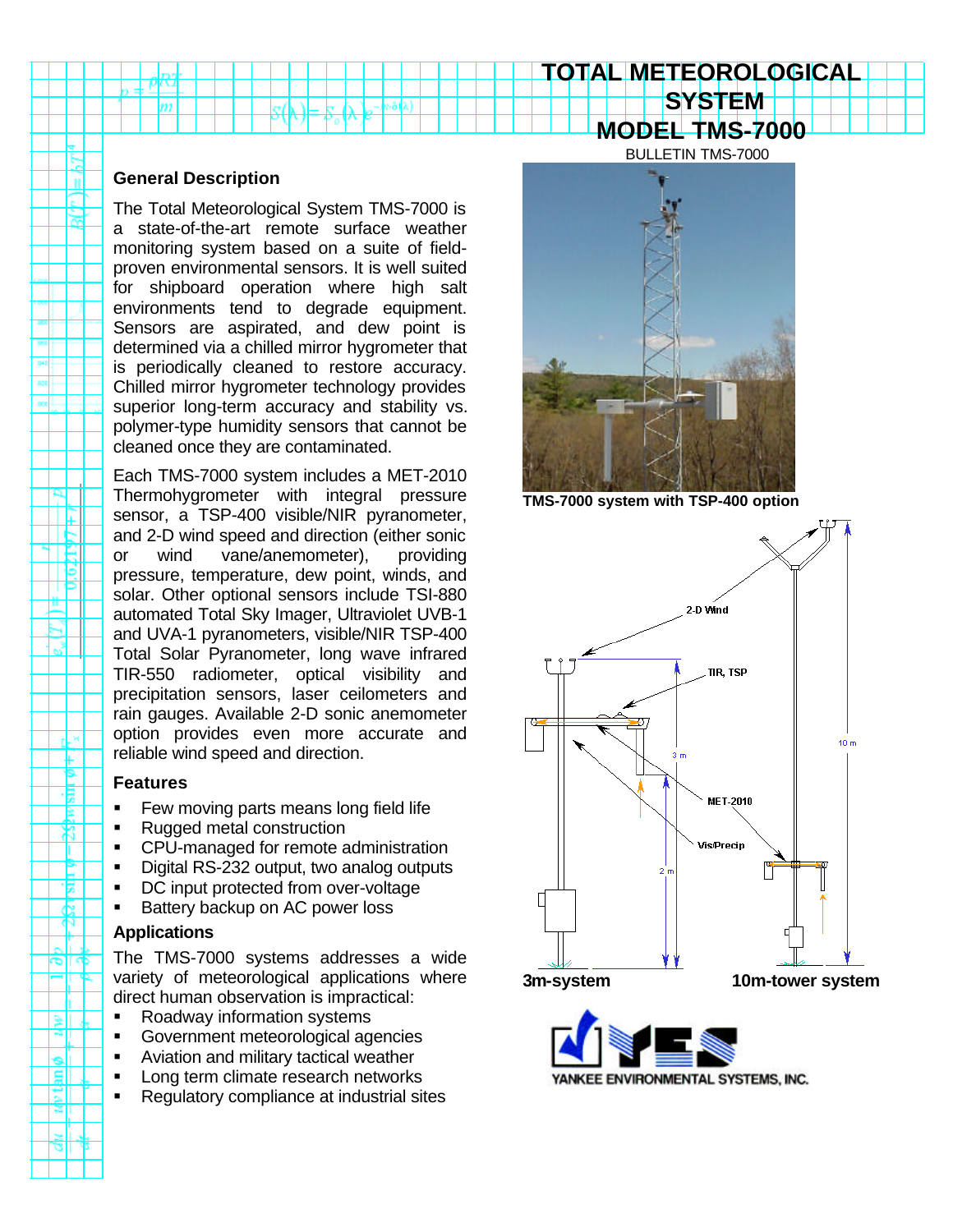

**Side view of MET-2010 Thermohygrometer**



**Bottom view of MET-2010 temperature sensor air intake.**



**MET-2010 chilled mirror hygrometer enclosure and instrument electronics**

# **Mechanical Configuration**

The TMS-7000 main assembly is clamped to a pole or tower at a height of 2.5 m above ground to position the thermohygrometer air sampling input at 2m. The wind sensor is mounted at 3m. At sites with 10m towers, the wind and solar sensors can be mounted at the WMO standard sampling heights. Other

options such as the Model TSI-880 are typically placed within a few meters of the tower to avoid shadowing.

# **Networking and Communications**

A TMS-7000 integrates well with today's open technology network infrastructures. The interface is RS-232 or dial-up modem or optionally, a RJ-45 via 10BaseT to a LAN.

Data can be telemetered to optional SQLbased data display software (YESDAQ) via TCP/IP protocols. For redundancy and backup, each can be replicated via the Internet and any user can view YESDAQ Data Visualization data immediately via a web browser.

## **Maintenance**

To ensure accuracy, radiometer domes and the chilled mirror hygrometer should be periodically cleaned (monthly). We recommend replacing the aspiration blower every 2 years. For more information, please refer to datasheets on the individual sensors.

# **Installation Details**

Although installable as a stand-alone system, TMS-7000 is typically connected via Ethernet and TCP/IP providing real-time measurements to users via a web browser interface. In addition, legacy surface observation systems (ASOS/AWOS) can be fed advisory information via an RS-232 data stream.